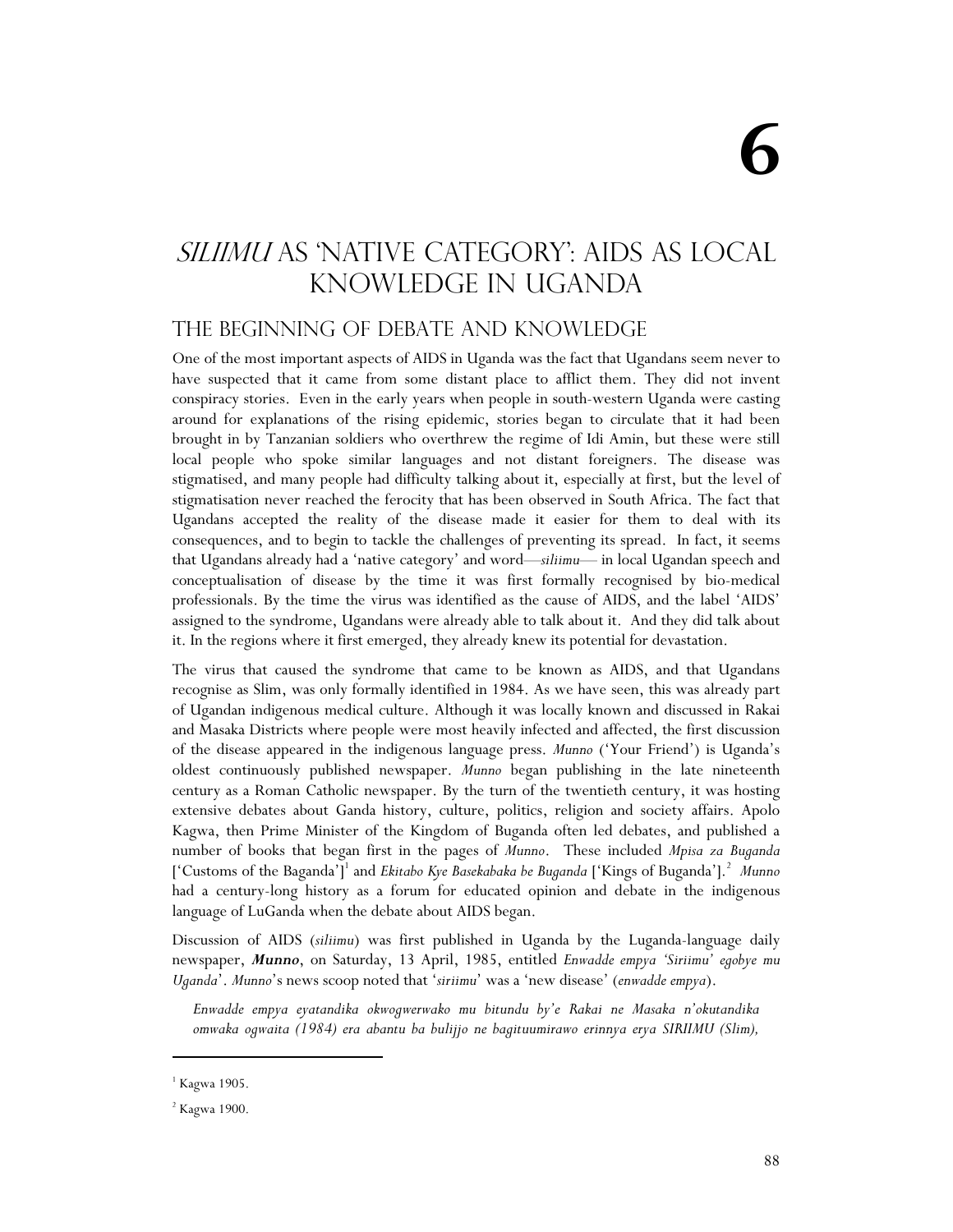*kyakakasiddwa abasawo abakugu nti ddala weeri kyokka ne balangirira nti ekigireeta tekinnamanyibwa bulungi era nga mu ngeri y'emu n'okuwonyesebwa kwayo tekunnazuulibwa. Musajjamukulu MUNNO ye yasooka okutuusa ku basomi be empulubujju ezaali zikwata ku ndwadde eyo. Mu lukunngana lwa bonna olwali mu District y'e Rakai oluwayogererwamu Minista wa Gavumenti ez'ebitundu, Mw. Lawrence Kalule Settala, mu byategeezebwa Minista ebikwata ku kitundu ekyo mwe mwali obweraliikirivu abantu bwe balina nga bukwata ku endwadde empya eya SIRIMU. Minista era yategeezebwa nti lipoota ekwata ku bulwadde obwo yali emaze okuweerezebwa Chief Medical Officer ku kitebe kya Ministry y'ebyobulamu e Ntebe*.

A new disease named SIRIIMU (Slim) was rumoured to be present in Rakai and Masaka district last year (1984) and it has been confirmed by experts that it exists, but the mode of transmission and the cure is yet to be known. *Munno* was the first to report on the details of this disease in a public meeting held in the District of Rakai, which was attended by the minister of local government Mr. Laurence Kalule Settala. Residents worry about this new disease SIRIMU. The minister confirmed that a report about the disease was sent by the medical officer to the ministry of health headquarters in Entebbe, and that details of the study by the ministry are still being awaited.<sup>3</sup>

This article is probably the first mention of *siriimu* in the Ugandan public media. The news was first in Luganda. Five months later was the first time that it was reported in English. It does not mention HIV (or HTLV-3 as it was then called) nor any other causal agent, and simply calls it 'a disease'. Notably, at this time, the article says that there is no cure although the way in which it was transmitted was not yet known. This article gave two versions of the name: '*siriimu*' in Luganda and, in parentheses, 'slim', the English word.

The written version of the name had not yet been fully standardised. It appears in this article both as '*sirimu*' and as '*siriimu*'. In an article of 1 June 1985, it appears as '*siliimu*'. The spelling of the name fluctuates between the 'r' and 'l' spelling for the next couple of years, with one instance of *Ssiliimu* (30 June 1987). In the phonology of the Luganda language, there is no phonemic distinction between an 'l' and 'r' (as in Chinese speaking English: 'rice' and 'lice' may be indistinguishable) although the double constants (geminated or long consonants) in *Ssilimu* are semantically significant. Thus, *siliimu* and *siriimu* sound like the same word (carry the same meaning) to Luganda speakers, but *ssiliimu* and *siliimu* sound like they could be different words, that is, carry different meanings. By 1987, the variation in spelling had settled down and *siliimu* (a single or 'short' initial /s/ and a long second vowel /ii/ ) became standard usage.

Thus, there may have been some variation in pronunciation of the word. This suggests that the word may not have been a simple borrowing of the English word 'slim' into Luganda. If it were, editors would have represented it with an 'l' in all cases, recognising its English origin. In fact, however, the English word could be a borrowing into Ugandan English of the Luganda '*si(r/l)iimu*' linguistic form. In this case, it would suggest that the disease had been endemic in Rakai and Masaka, perhaps limited to the exceptionally isolated lake shore villages, for long enough to have acquired a name that was of full local origin, linguistically indigenous. The folk etymology of the English term has it that AIDS makes people 'slim', but this may be a post-hoc rationalisation since other symptoms, notably coughing from pneumonia and TB secondary infections, thrush and sores on mucus membranes, fever, Kaposi's sarcoma, extreme diarrhoea, and dementia may be much more noticeable in many cases than wasting and 'slimming'. In any case, whatever the spelling, pronunciation, or etymology, it is clear that there was no ambiguity in meaning. None of the *Munno* articles use alternative words for *'siliimu*' such as the English acronym 'AIDS', the French acronym 'SIDA' (introduced into some early reports and

<sup>3</sup> *Munno*, Saturday 13 April 1985, page 1.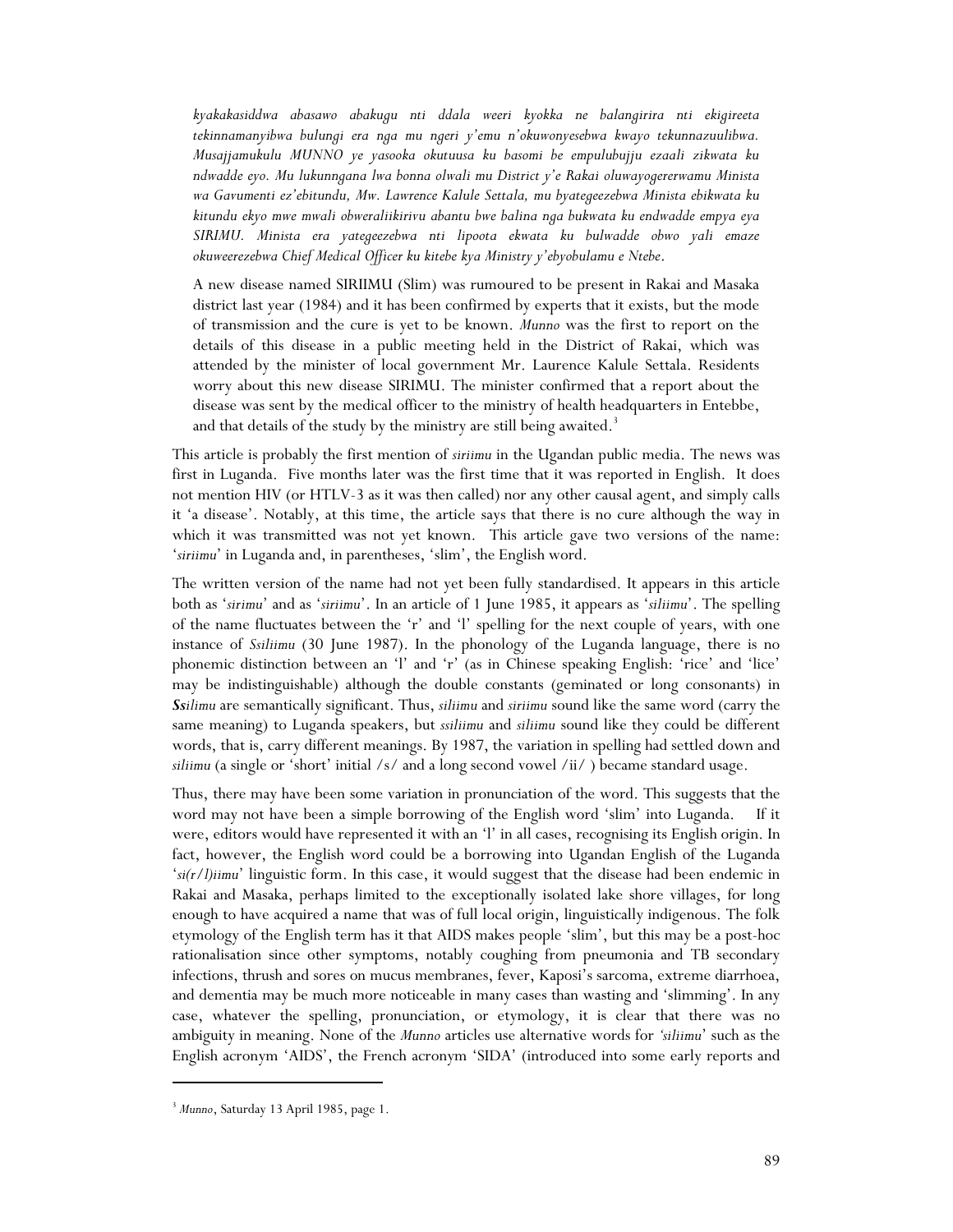pamphlets from Rwanda and Zaire/Congo), or the KiSwahili acronym 'UKIMWI'. The relative stability and consistency of usage from the very first articles shows clearly that the term was already established in (at least) the regional Luganda of Rakai and Masaka, and was common usage in the languages (included the other related languages in south-western Uganda) by the mid-1980s at least. AIDS was, in all probability, already an indigenous category—that is, a well-known syndrome with recognised characteristics and a distinctive name—before the other terms of the disease emerged.

The *Munno* article mentioned a number of doctors who were involved in research on this new disease. It mentioned Professor B G Kirya of the Microbiology department at Makerere University, Dr. Samuel Okware 'Assistant Director, Medical Services/Public Health of the Ministry [of Health]', Dr. Brew Graves, a Programme Coordinator for WHO, Doctors. J M Jagwe, E Kigonya and J Womukuta and J W Carswell of Mulago Hospital; Dr. J Wamukota of Makerere Medical School, and Dr. Serwadda of the Uganda Cancer Institute. Many of these people subsequently became the leaders of the research and mobilisation initiatives against AIDS, especially Dr Okware who was put in change integrating the response, and Dr Serwadda, who became one of the leading researchers in the field.

With personnel already engaged in what was then the early days of recognition and dawning awareness of the threat, and with the knowledge and name of the disease itself already part of the local culture and popular medical knowledge, it is clear that Uganda had begun to respond to the threat even before Museveni came to power, and only 18 months for so after the first identification of the virus in the laboratory.

On April 13, *Munno* published a follow-up article, *Bakensa balaze ensi we batuuse ku ndwadde ya 'Siriimu'* ['Experts release their first report on 'siliimu' to the country'] with reports from the medical team that had been sent to investigate. The report is worth quoting at length because it indicates what was and was not known in 1985.

In the recent past, there has been talk about a new disease now dubbed "Slim" [in Luganda original] in Rakai, this disease starts with fever then diarrhoea that doesn't stop with currently available medication. The patient now become very thin, this disease has been named after 'slimming', losing weight. The ministry of health got information about the disease early this year and promptly sent a group of professionals to this area from Mulago hospital and medical school. The aim was to examine patients in the area and see how the disease spreads, and how it can be cured. The team discovered that the 'Slim' [English, in Luganda original] patients had a lot of other common major diseases like tuberculosis and cancer. It was easy to call these patients Slim sufferers because all these diseases lead to a severe weight loss [slimming]. Diarrhoea and typhoid was also found to be prevalent in the area and it was easy to confuse this with 'Slim'. After separating all the people with these diseases, the remainder of these patients may now be said to have 'slim'. Those who are said to have 'slim' are now being vigorously tested in Mulago and other hospitals, and a treatment regime has been formulated. Despite the fact that the cause of the disease has not been identified, studies are still being conducted, the known facts are as follows. Those who have the disease are the traders and smugglers of goods from the neighbouring countries. It made people think that this disease is like STD, although there is inconclusive evidence; however it is known that it affects men and women. People should not think that they got this disease through sexual acts. Therefore, anyone who gets a fever starts having diarrhoea, and a rash should go to the nearest hospital for expert medical diagnosis. The patient might actually have a common disease that is easy to treat. Ugandan medical professionals have known how to treat the most of these common diseases. No evidence has yet shown that the disease can spread easily, so there is no need to isolate these patients. Doctors are ready to treat all the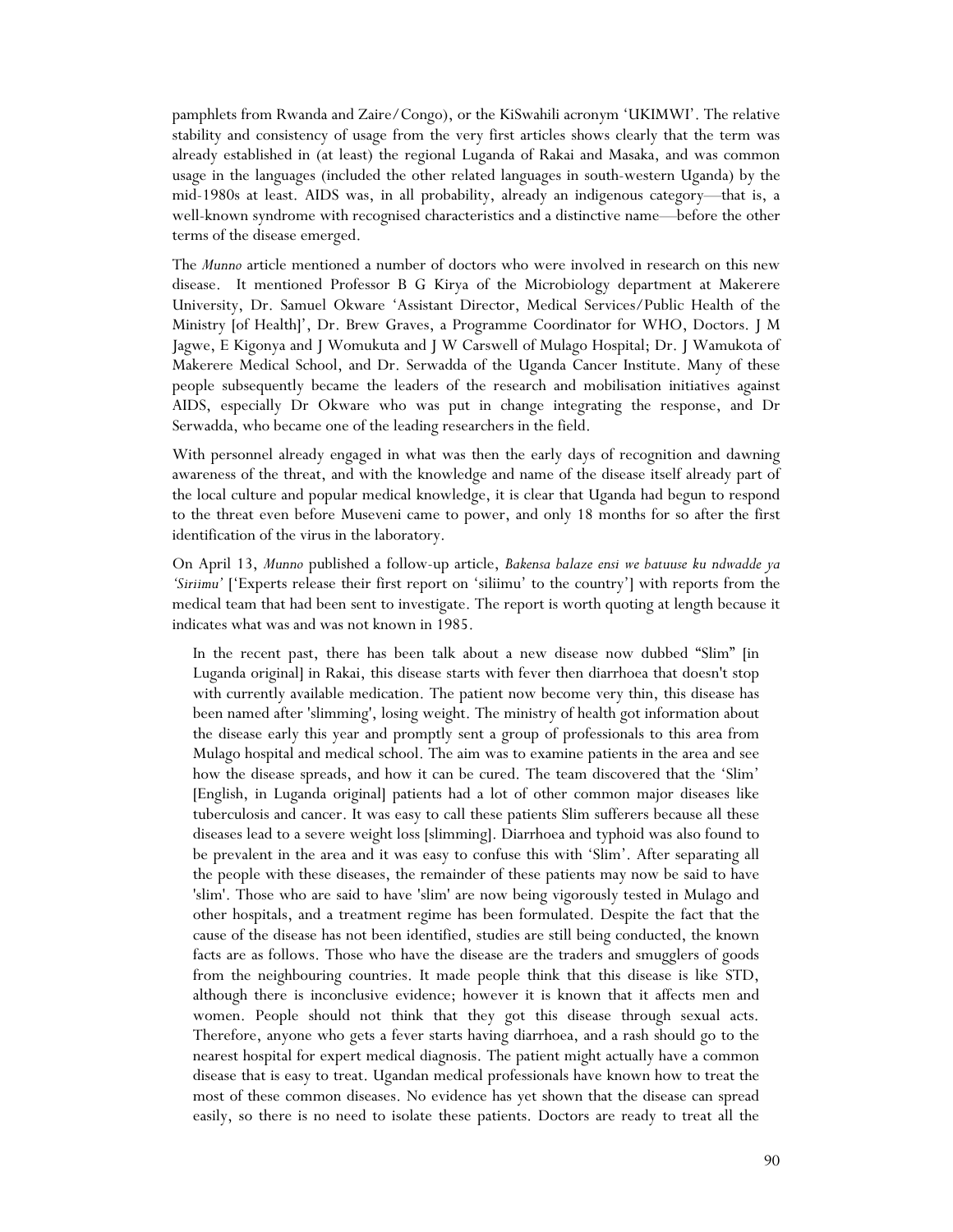infected despite the fact that the origin of the disease, and how it spreads are yet to be known. There must be a cause that has to be identified. Some diseases are known to spread through the use of unsterilised needles. … The ministry of health has already contacted experts in foreign countries to find the cause of the disease and how it's spread. It should be known that this is not the first new disease called *Onyon-Nyong*. Within the next two years, it spread throughout the country and created a lot of fear. But with cooperation from the patients and medical experts, the cause of that disease [*Onyon-Nyong*] was found. This disease was quickly brought under control with everyone's cooperation. The ministry is confident that with co-operations from patients, local and foreign medical experts, this disease will be defeated.

Appearing in April of 1985 in Luganda, this article pre-dated by six months the first announcement of 'Slim disease: a new disease in Uganda' that appeared in the international medical journal *The Lancet* in October.<sup>4</sup> A year later, the AIDS virus was also reported to be present among prostitutes in Nairobi, Kenya.<sup>5</sup> The Lancet article called it the 'new disease …known locally as slim disease', and identified it with the virus that had recently been discovered.

It is strongly associated with HTLV-III ['human T-lymphotropic virus type III', and the virus was first named; now called HIV-1] infection (63 out of 71 patients) and affects females nearly as frequently as males. The clinical features are similar to those of enteropathic acquired immunodeficiency syndrome as seen in neighbouring Zaire. However, the syndrome is rarely associated with Kaposi's sarcoma (KS), although KS is endemic in this area of Uganda. Slim disease occurs predominantly in the heterosexually promiscuous population and there is no clear evidence to implicate other possible means of transmission, such as by insect vectors or re-used injection needles. The site and timing of the first reported cases suggest that the disease arose in Tanzania.<sup>6</sup>

The article that appeared in *The Lancet*, and the report that had appeared earlier in *Munno* show remarkable similarities. It is likely that the editors or reporters of *Munno* had been briefed by the team of doctors and researchers from Mulago Hospital (the main government hospital in Kampala) and elsewhere. The single striking difference is that the *Munno* article prevaricates about whether it is sexually transmitted, while the medical article specifically links it to 'heterosexually promiscuous' people. This aspect continued to be debated in the pages of *Munno* for some years to come. Both articles, however, suggest that the disease came from Tanzania (the *Munno* article says 'neighbouring countries', but this clearly means Tanzania).

A second early notice of AIDS also appeared in the English language *The Weekly Topic*, a Kampala newspaper, on 13 September 1985.<sup>7</sup> This date marks the first discussion of AIDS in the English language press.

The debate about *siliimu*/slim, then, had already begun during the final months of intensive civil war during the last days of the Obote II regime (that is, the second period of Obote's rule) and during Tito Okello's short-lived regime, and before Museveni's guerrillas stormed Kampala in January 1986. When Museveni came to power, knowledge of the disease was already

<sup>4</sup> Serwadda, Sewankambo, Carswell, et al 1985.

<sup>5</sup> Kreiss et al. 1986.

<sup>6</sup> Serwadda, Sewankambo, Carswell, et al 1985.

<sup>7</sup> Iliffe 1998: 223 & 333. Iliffe credits the *Weekly Topic* as being the first to publish on 'slim', but *Munno* preceded this by five months, albeit in Luganda.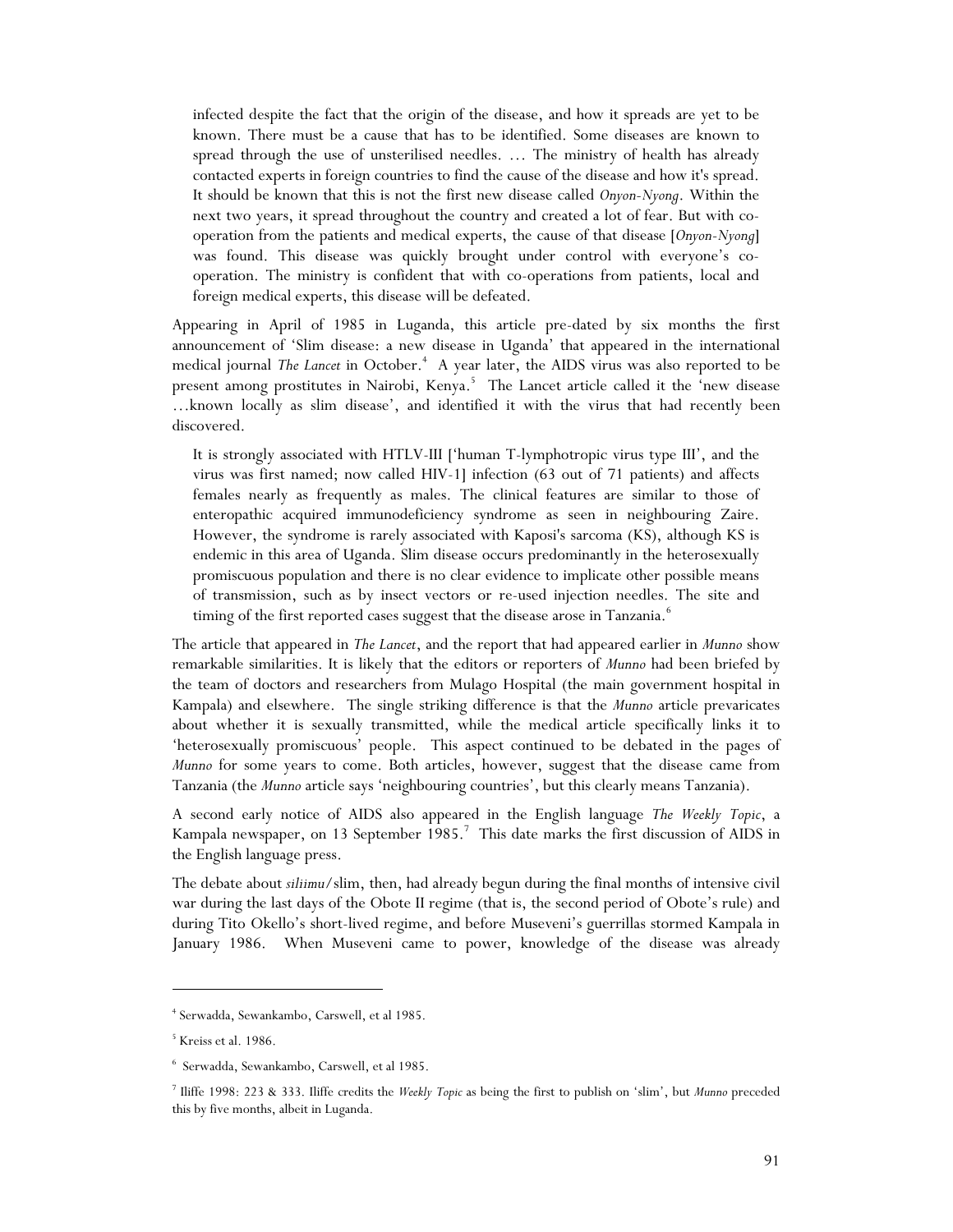widespread, at least in the southern part of Uganda where Luganda and English were the primary languages.

The fear of *silimu* had also already begun to spread. A reader's letter in *Munno* on 6 June 1985 offers some speculation on the causes of 'Slim'. He claims that it was caused by drinking a new local brew called *kayinja* that contained salt and tea leaves.<sup>8</sup> Another reader replied to this letter to say that *kayinja,* and alcoholic drink, is not to blame. He notes that the government is calling for assistance in meeting the threat of the new epidemic.<sup>9</sup> Another reader replied on 20 June, saying that he agreed that *kayinja* did not cause AIDS. He said that since both he and the previous writer came from Rakai, they both knew that slim came from having multiple sex partners.<sup>10</sup> As this public correspondence shows, 'slim' was already known in 1985 and was being discussed in the newspapers and other public media. At least one reader already knew that it was sexually transmitted. On February 17, 1986, weeks after Museveni's army had marched into Kampala signalling the end of the civil war, Munno reported that AIDS was 'causing chaos' and that 'panic broke loose in Rakai district'. The reporter said that the most 'influential people economically, socially and politically who are contributing to the country's development are succumbing to the disease'.<sup>11</sup>

The disease … has caused havoc in the district and people are so confused that they do not know what to do anymore. Many have vacated the district in the hope of evading the disease … but ended up spreading it elsewhere. They blamed the government for neglecting them, and there's no cure that has been found yet. People say they are fed up of burying people on daily basis, and those who are spreading it rapidly around are the rich ones because they have money. One of our reports that visited the area witnessed dozens of dead bodies lined up for burial all over the villages and the residents said plenty are still on their deathbeds waiting for their time to come. They said dozens of patients had flooded hospitals and hospital staff couldn't figure out where to start and stop. They resorted to simply looking at them with nothing to do since they couldn't figure out what disease it was and how to treat it. $12$ 

This article makes the first public link between AIDS as a 'rich man's' disease in Uganda and the threat that it posed to the development and reconstruction of Uganda. These insights in a Luganda newspaper did not appear in the academic and medical literature until some time later. It shows the sophistication of the debate that had already emerged in Uganda around the time of Museveni's ascendancy. Throughout the rest of year, Munno carried articles that documented the beginnings of an integrated response from the grass-roots and government. A letter to the editor in April, 1986, for instance, urged intensive cooperation in fighting the scourge.

Dear editor: I kindly urge you to pass on my request to those in the Ministry of Health to set up programmes and print articles in newspapers informing us about AIDS. Dear editor, I think the rate at which the disease is spreading won't leave any one alive. It's incurable. Since it's now been discovered that the disease is so rife in Rakai, let's not close off the area like animals in a game park or in a zoo. … The reason in writing to you is because it seems that plenty of people in Uganda have died as a result of the deadly disease, not forgetting USA as well, where it is said to have originated from. … By the

<sup>8</sup> Joseph Tamale Mirundi, Siliimu avudde kuki Rakai? *Munno* Thursday 6 June 1985.

<sup>9</sup> Siliimu tava ku mwenge gwa kayinja. *Munno*, Wednesday 19 June 1985.

<sup>10</sup> Ku bya siliimu nzikirisiganya ne Kafeero. *Munno* 20 June 1985.

<sup>11 &</sup>quot;Siliimu" abatuuza bufofofo. *Munno* 17 February 1986.

<sup>12 &</sup>quot;Siliimu" abatuuza bufofofo. *Munno* 17 February 1986.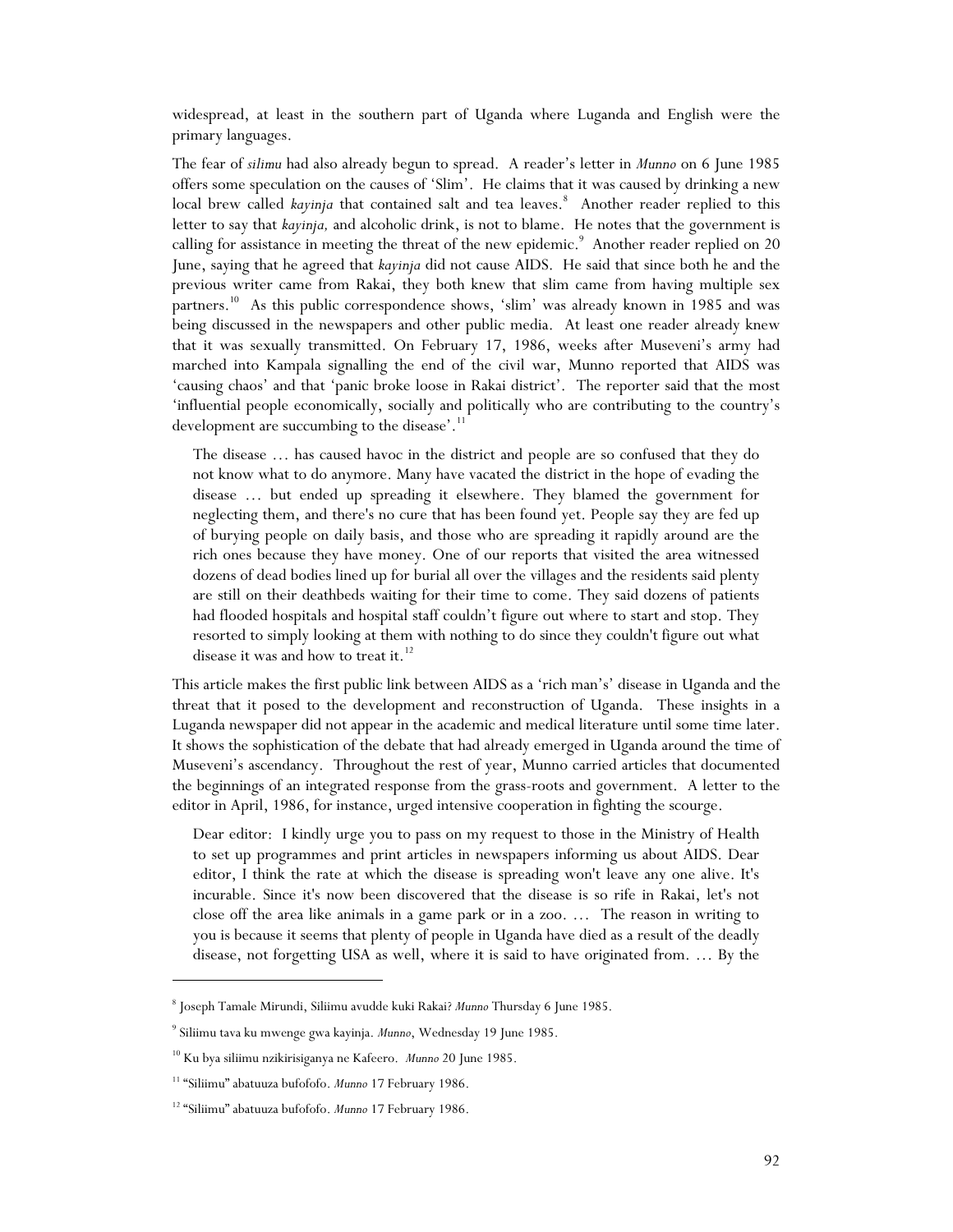way, what causes it and how do you tell one is suffering from the disease? It is more speculation or a rumour without a headline and an end, because many are saying that we should sip dog soup and so on and so forth [as cures]. Everyone seems to come up with their own story. So I'm requesting the Ministry of Health to gather traditional healers, medicine men and scientific medical researchers and pharmacists to try all sorts of drugs and medicines to try and end this deadly disease.<sup>13</sup>

The writer was thus urging the nation to take an integrated approach that would bring together 'traditional healers' as well as medical researchers, government department, doctors and others together in the developing response. Later in April *Munno* reported that AIDS was not the only source of agitation, but also the reporting of AIDS. People were demanding clear leadership from the government and the facts about the disease from the professionals.<sup>14</sup> Typical of such debate, they accused the journalists of rumour mongering, and scare tactics to sell newspapers. According to *Munno*, they thought that the rural areas were being unfairly picked out as centres of infection:

[People said that] People also die of other weaker diseases apart from AIDS alone. They further said that in Kampala, AIDS is killing plenty of people as well, but these newspapers have not published articles such as those being published about Lyatonde [a popular truck stop and nigh club area in Western Uganda].

According to the *Munno* reporter, people had told him that the fear and confusion being created by the journalists might itself be responsible for AIDS symptoms: 'if people continue to listen to the rumours being spread about AIDS, then they will get depressed, and end up growing thin or even result in death'. Munno's reporting, however, continued to report on the developing response. Donation for AIDS treatment and research were coming in from Germany and UN (7 May 1986), and new equipment for testing for HIV had arrived from the US and was being set up at Nsambya Hospital in Kampala.<sup>16</sup> Government Ministers and NRM spokesmen were making use of these responses to begin to rebuild the nation after the depredations of the previous regimes. Entrenching themselves as the new government, they went out of their way to speak about AIDS and, according to *Munno* and *New Vision* (the government newspaper), were giving scientifically informed and appropriate messages about the disease at all their public rallies. There were a number of other new developments as well. In September, 1986, *Munno* reported that AZT, a new AIDS drug, had just arrived in Uganda for use and further testing.<sup>17</sup> 'During [AZT drug] trials,' the *Munno* reported, '145 people were given the drug of which only one person has died so far. The drug before AZT called 'placebo' was also tested on 137 patients of which 16 died.' Despite the confusion about the role and nature of placebos in largescale drug testing, the article also reported that AZT would soon be available in pharmacies.

The reporting shows that even as early as the first months of the new government, they had begun to integrate the struggle against AIDS into the struggle for nation building. This included the usual demonisation of other countries when it was reported that the UK and other European countries were refusing to permit Ugandans to enter because of AIDS.<sup>18</sup> When, in

<sup>13</sup> *Munno*, 25 April 1986

<sup>14</sup> *Munno*, 26 April 1986

<sup>15</sup> *Munno,* 26 April1986.

<sup>16</sup> Ekyuma kya 'Siliimu' kigobye, *Munno* 26 June 1986, pg. 1. Nsambya Hospital is an Anglican mission hospital, and one of the ANC sentinel sites.

<sup>17</sup> Eddagala lya siriimu linaatunaibwa mu maduka. *Munno* Sept 22 1986.

<sup>18</sup> Bannauganda bassiddwako ekiragiro ku siliimu. *Munno* 25 Sept 1986.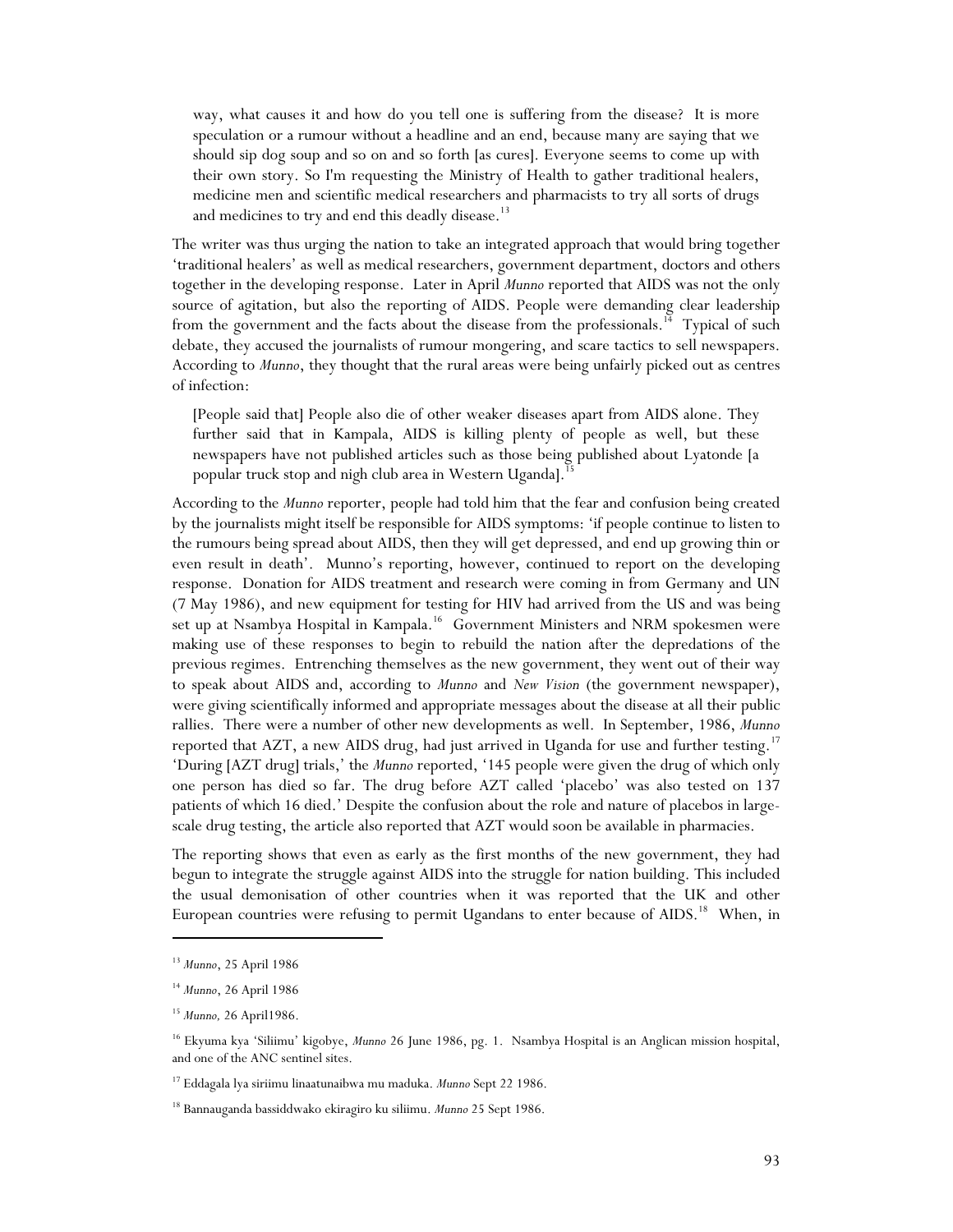October, a formal government sponsored AIDS campaign was announced, *Munno* reported that 'The Deputy Minister of Health, James Batwala, has urged all Ugandans to join the campaign and fight aids together.'

The call was made yesterday at an occasion when he was naming the council members of the national AIDS prevention council which will be responsible to fight aids in the country. The occasion was held at the city hall in Kampala.<sup>19</sup>

The Ministry of Health campaign against AIDS required all Ugandans to get involved in the struggle against the disease. Their message was more than just a public health warning. They told Ugandans that AIDS was threatening to hinder development and reconstruction of the country.

The beginnings of a public debate in Luganda had developed while Museveni and his Resistance Army were still in the bush, during their final push into Kampala and continued into the early days of the new regime. In November of 1985, however, the Okello government had directed the Ministry of Health to prepare plans to deal with AIDS. These plans were preserved and implementation began. Dr. Samuel Okware was given the brief to begin negotiation with donors for assistance. When Museveni and the NRM arrived, the new Minister of Health under Museveni, Dr. Ruhakana-Rugunda, appointed Dr. Okware as chair of an AIDS Surveillance Sub-Committee, with Roy Mugwera and Wilson Carswell. By September 1986, the committee had begun to organise education campaigns, provide condoms, and provide for screening of blood donors.

*Munno* publicised the deaths of many people in Rakai District, and said the Rev Emmanuel Lubega, of Masaka, among many other religious leaders that were quoted during these years, shared his concern and sympathy with all those who were suffering from *siriimu*. He urged people to return to God to be saved from the disease.<sup>20</sup> By May, the efforts of the AIDS committee under Dr Okware's chairmanship had evidently begun to pay off, whether by God's grace or hard work, or a combination of the two. By this time, too, *Munno* had stopped using quotation marks around the term *siriimu*. This typographical nuance suggests how much AIDS had come to be fully part of the language and of public debate. In other words, meaning and knowledge was leading to action, and action continued to create meaningful reasons to join the struggle for both the task of nation building and for an effective response to AIDS. These two goals gradually began to merge.

The AIDS threat was consistently linked to economic and social development. Of equal significance was the fact that all Ugandans were being called upon to get involved. The campaign was not to be merely a government initiative, but was an invitation, if not a demand, for Ugandan citizens to begin to respond to the epidemic. This foreshadowed Uganda's success in organising institutions of civil society to become involved. Eventually, organisations that dealt with AIDS in some way or another began to mushroom around Uganda. While the government had provided the conditions for the growth of civil society in this way, it is also clear that the public press, and in particular the vernacular language press, had led the way to a significant degree.

There were many explanations for it at first. Many people told us that at first some thought *siliimu* to be the result of witchcraft. The fishing villages along the south-western coast of Lake Victoria had become major entrepôts for a vast smuggling trade from Tanzania that had grown up during the Idi Amin and Obote II regimes. For most Ugandans, this trade provided many of

<sup>19</sup> Kampeyini ku kuwanisa siliimu yagguddwawo. *Munno* 3 October 1986.

<sup>20</sup> Omusaserdooti abagumizza kusiriimu. *Munno* 14 March 1986, pg 3.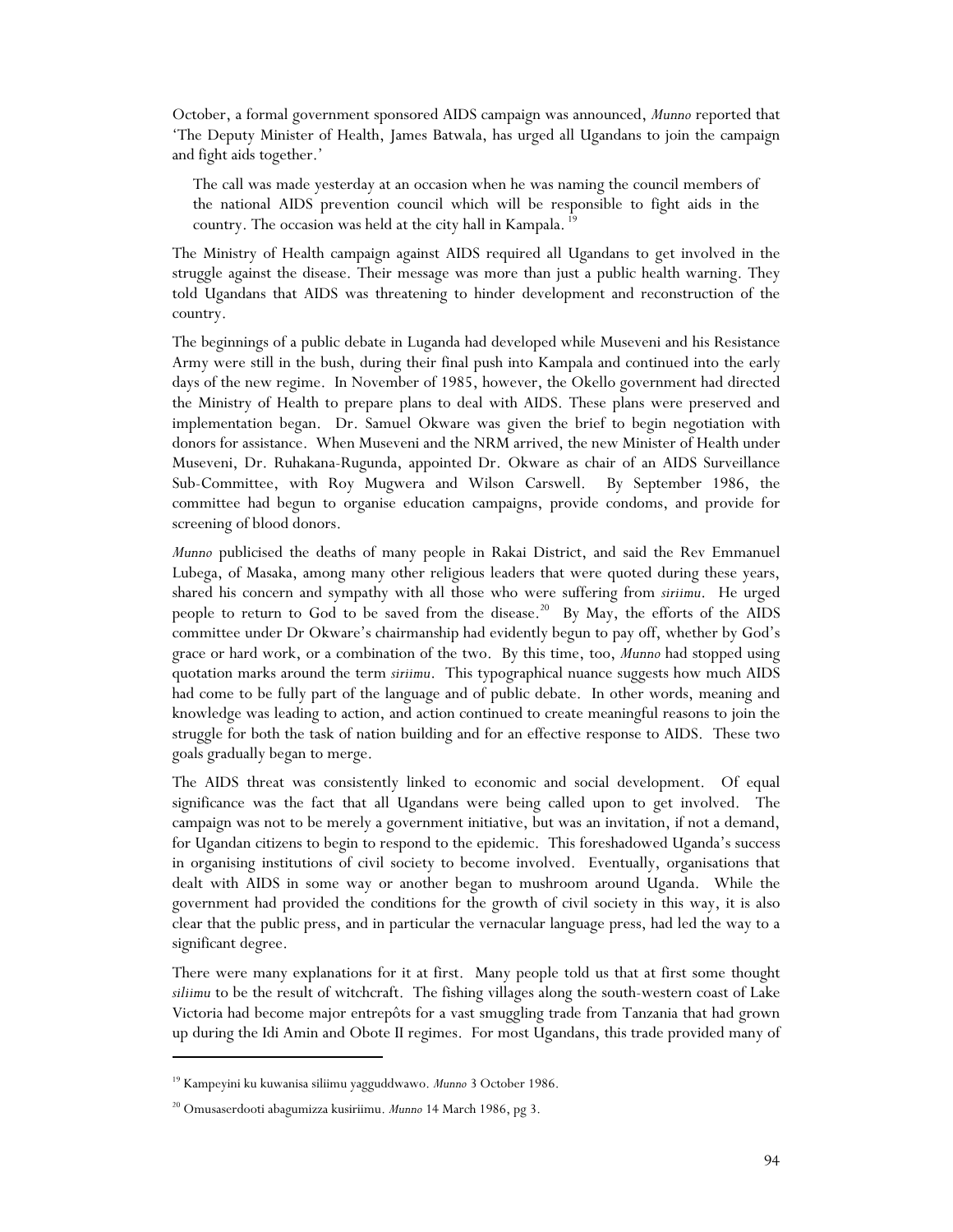the necessities of life such as soap, tea, sugar, matches, and oil. Boats brought the goods across the lake from Tanzania in order to avoid the roadblocks. With money available, they were also well known as places for sex and drunkenness. Virtually every focus group related the same story, evidently widely circulated, that Tanzanians had been cheated by Ugandan smugglers (or 'businessmen') and that they had used witchcraft to avenge their loss. One interviewee recalled that

There was a lot of denial. There was a belief in witchcraft. It started around Lake Victoria. There was a lot of smuggling after war. For example traders brought in cigarettes. Some transactions were not very smooth. Thus, some people thought it was punishment for this.<sup>21</sup>

Based on notes from the time, Hooper quotes a Ugandan journalist who also died of AIDS as saying:

People are quite sure that some cases can be caused by wizardry and sorcery. Some Ugandan traders go to Tanzania, get things on credit, come and sell, but they don't take back the money. So the Tanzanians end up using sorcery. They are supposed to have *mayembe* ['horns'] that can be sent to someone to kill him.<sup>22</sup>

Tanzanians were not the only ones who were blamed for witchcraft in this period, even as late as 1989, according to one focus group informant.

Our neighbour died around that time … actually 1989. They said he had stolen fish from Masaka [Uganda] and the owner of the fish had bewitched him. That is why he could not be cured. They even took him to Congo and Nairobi for treatment but he died.<sup>23</sup>

As many others pointed out, the wasting away, the blackness of the skin, its rough texture, all pointed to supernatural diseases, in their view, that were previously associated with witchcraft. It was now associated with AIDS.

It was also attributed to a range of other causes. 'It came in the name of 'slim', affiliated to witchcraft, sharing razor blades, saliva and the like,' said one man.<sup>24</sup> One focus group in Mbale associated AIDS with the arrival of a white South African who worked for a construction company doing work in Mbale.

… in 1986, that is when a certain *muzungu* [White person] from South African came to work with Wade Adams in Mbale. They came to know later that he was among those people living with HIV/Aids and was immune with the disease. Okay …. He migrated from South Africa, came to Kenya and then to Mbale in Uganda and in Mbale where he was working Wade Adams Construction Company. … That is when it was discovered that he was using each and every female he would come across and it was discovered that he had HIV/AIDS. And he was intentionally doing it to infect each and every body.

At this time, however, most African countries were enforcing sanctions against Apartheid South Africa and it is therefore unlikely that the person mentioned was South African, or carrying a South African passport. However, there was considerable movement of exiles out of South Africa into East Africa, and some of these may indeed have found English speaking Uganda a

<sup>&</sup>lt;sup>21</sup> Interview: Dr. E Sekatawa, ISAE, Makerere University. 4 July 2003.

<sup>22</sup> Hooper 1990: 40.

<sup>&</sup>lt;sup>23</sup> FGD: Mbarara, female, 33-58 y. o.; 17 July 2003.

 $24$  FGD: Kifumbira, Kampala, Men more than 35 y. o.; 10 July 2003.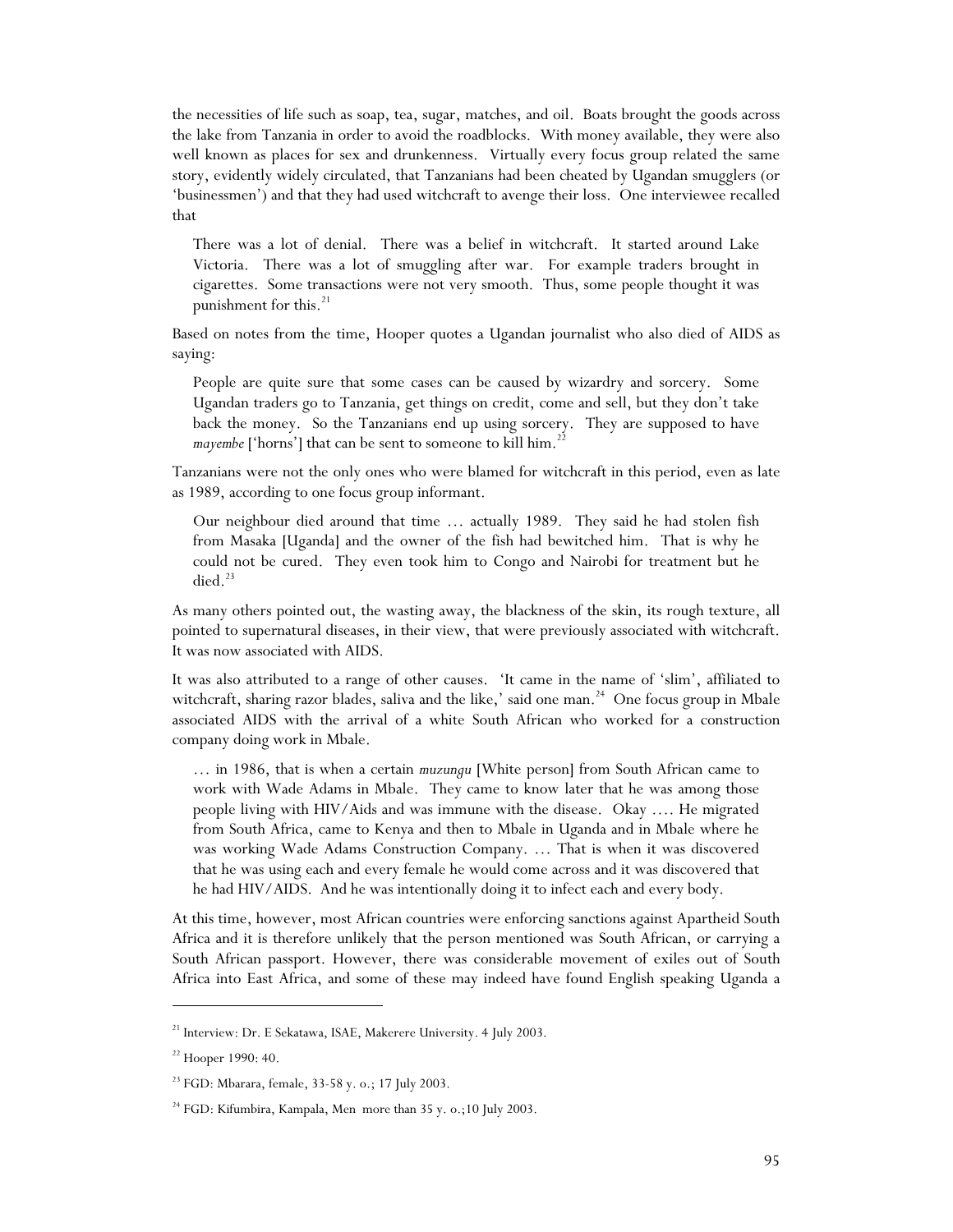congenial country. At this time, the first cases of HIV infection were noted in South Africa, too, suggesting that there was as least some flow of people between the two regions. In 1986, 34 cases had been recorded in South Africa, and by the end of the decade there were 184 known instances.25

Stories such as this one about people who knew that they were HIV+ and deliberately infected as many people as they could were common. This story is unusual only in that it features a white South African as the culprit. There were also stories about people who kept lists of people that they had deliberately infected. When these lists were found, they often featured the names of all the leading politicians and businessmen and (or businesswomen) of the community, according to Ugandans interviewed in 2003.

A focus group in Mbale agreed that people in that area (eastern Uganda) initially associated AIDS with famine or with new food crops.

When there is war, people don't go to the fields (gardens) and at this time, people had shortage of food. When they saw some people becoming thin, they associated it with lack of food, and witchcraft. It was not [at first recognised] as HIV/AIDS because of these situations. It was regarded as a result of famine and witch craft and new varieties of food available at a time used to eradicate famine.<sup>26</sup>

Other suspicions centred on the heavy field artillery that had been used by the Tanzanian forces when they attacked Uganda through Rakai district in 1979. These guns were called *saba saba,*  'seven seven'.<sup>27</sup> Numbers of people mentioned that the smoke from these guns, or some lingering effect from them, had caused the disease. Whether it was caused by '*saba saba*', many people agreed that the disease had been brought by the Tanzanian invasion. Thus the soldiers were thought to be to blame. Since soldiers were often involved in sex with local women, either coerced or voluntary, once the heterosexual transmission of HIV was confirmed, this view held credence for many people, especially in south-western Uganda where most of the fighting was concentrated.

Even Museveni and his soldiers were blamed by some. A man from northern Uganda claimed that

When Museveni first came he was not popular. There was that belief that he had brought the disease … [and] His fighters who had sex with apes and monkeys [in the bush]. $^{28}$ 

A woman from Mbale in eastern Uganda said much the same thing:

In the community, we the people we used to say that, since before we did not have such a disease then through the wars, that these people brought to us the disease, since in the bush they lacked women so they must have had sex with the chimpanzee and resembles human beings. So up to today people think it was the Bakombozi that brought AIDS.<sup>29</sup>

<sup>&</sup>lt;sup>25</sup> UNAIDS/WHO Epidemiological FactSheet 2000.

<sup>&</sup>lt;sup>26</sup> FGD: Bungokho, Mbale, youth; 18 July 2003.

<sup>&</sup>lt;sup>27</sup> This may refer to the calibre of the guns, or to the fact that the Tanzanian national independence day is called 'saba saba' for the 7th day of the seventh month (July) in KiSwahili, the national language of Tanzania. I was not able to determine the origin of the name for the heavy artillery.

<sup>&</sup>lt;sup>28</sup> FGD: Naguru, Kampala, male 36-73 y.o, English language; 8 July 2003.

 $29$  FGD: Mbale, Namukwekwe. Women 36-60; 16 July 2003.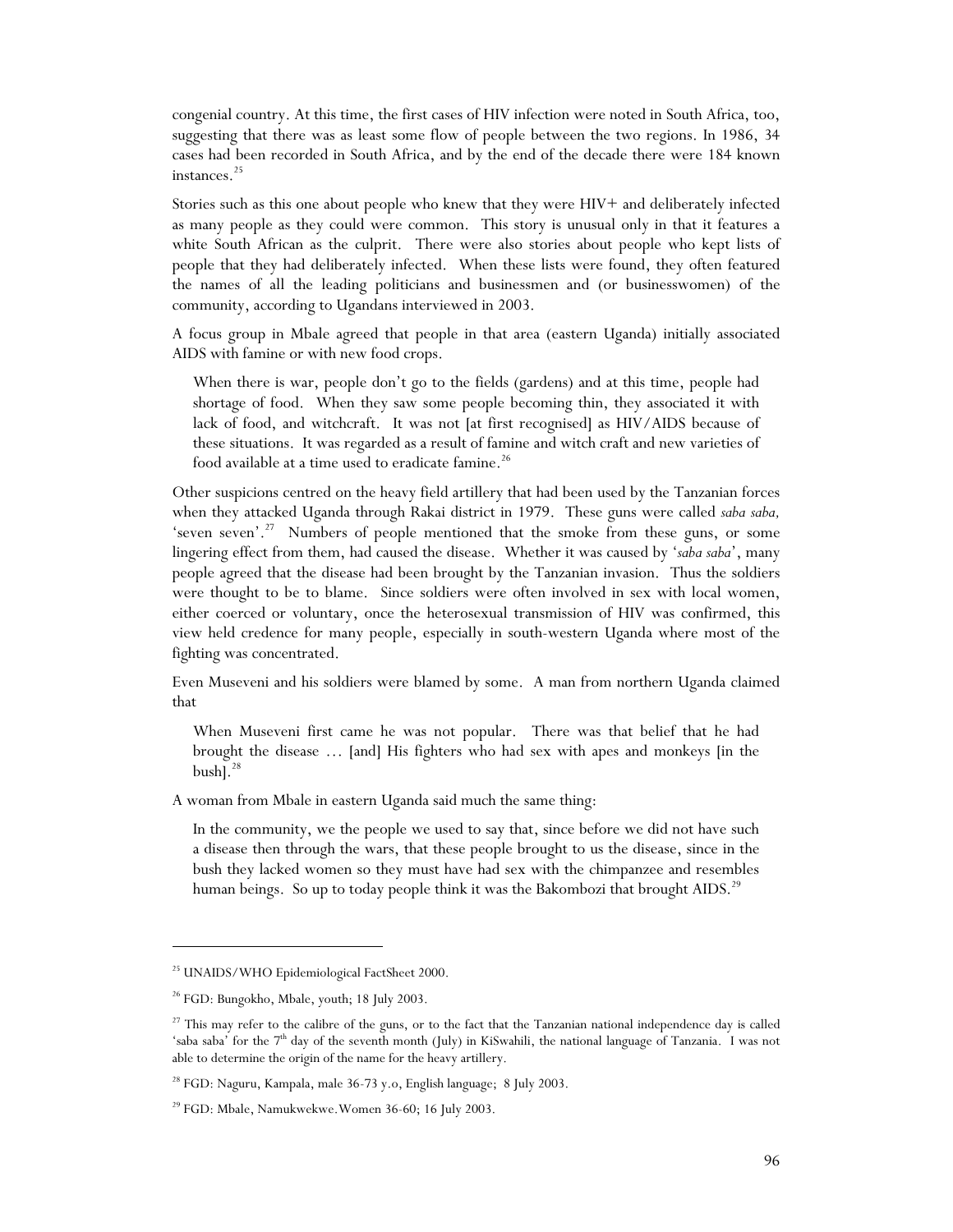Thus, 'Slim' was attributed initially to a number of causes. In order to develop effective interventions, these stories had to be discredited. For the most part, however, it appears that virtually everyone readily accepted the truth, once this was made known in the media, that it was sexually transmitted and lethal. Indeed, common sense had already led many people to this conclusion since it was often people with money and a large number of sexual partners who sickened and died first. Information, Education and Communication (IEC) interventions, when they came, found most people ready to accept the facts.

## THE SPREAD OF 'SLIM'/SILIIMU

HIV spread very rapidly across Uganda from the south-west towards the east and north. By January 1985 the first case in the north was confirmed at Lacor hospital, 3 kms outside of Gulu town.<sup>30</sup> Another study in the West Nile District in northwestern Uganda, published in 1986, however, found no evidence of HIV infection in that part of the country.<sup>31</sup> It is likely, however, that cases had existed even earlier. Dr Pietro Corti, the medical superintendent of the Lacor mission hospital said,

We started to realise more than two years ago that we had cases of young men and women having diarrhoea, being sick, having lung disease, sometimes suspected of TB, sometimes other things — that they were not reacting to any treatment, but going downhill slowly, slowly. We felt very uneasy about these cases, and then we learnt more about AIDS in other places like Kampala …. The impression is that, as far as numbers are concerned, we are a bit behind Kampala, but not very far behind. I would say every six to ten months we more or less reach the level of Kampala people.<sup>32</sup>

Dr. Corti confirmed that AIDS had firmly taken hold in the north as well, and expressed the belief that 'the wars have been one of the main elements in spreading AIDS in Uganda—I don't think there is any doubt—because exactly the same thing happened to all the other venereal diseases.'<sup>33</sup> Focus Group data and key informant interviews conducted during my research in 2003 suggested the same thing, but this was in addition to considerable evidence of promiscuity, early sexual debut and multi-partnering in all parts of Uganda. The final battles of Museveni's New Resistance Movement (NRM) insurrection against the Obote/Okello regime were fought in 1985, with suspension of many services, including health services throughout Uganda. USAID suspended financial support to Uganda for six months or so during this year, until the NRM finally set up a new government in Kampala.

Gradually, Ugandans learned of the nature of this new disease. Speaking in 2003, A woman in a suburb of Mbarara in western Uganda explained how the truth had dawned on her even in the earliest years of the growing epidemic.

In 1983, a woman died and when we went for her burial a doctor who had treated her told us about her illness. He said she had not been bewitched, that they had tried blood transfusion in Nairobi, had given her the best treatment in Mulago [government Hospital, Kampala], but she died. She had lost all the hair on her body. He explained

<sup>30</sup> Hooper 1990: 103.

<sup>&</sup>lt;sup>31</sup> Carswell Sewankambo Lloyd & Downing, 1986.

<sup>&</sup>lt;sup>32</sup> Hooper 1990: 104.

<sup>33</sup> Hooper 1990: 104.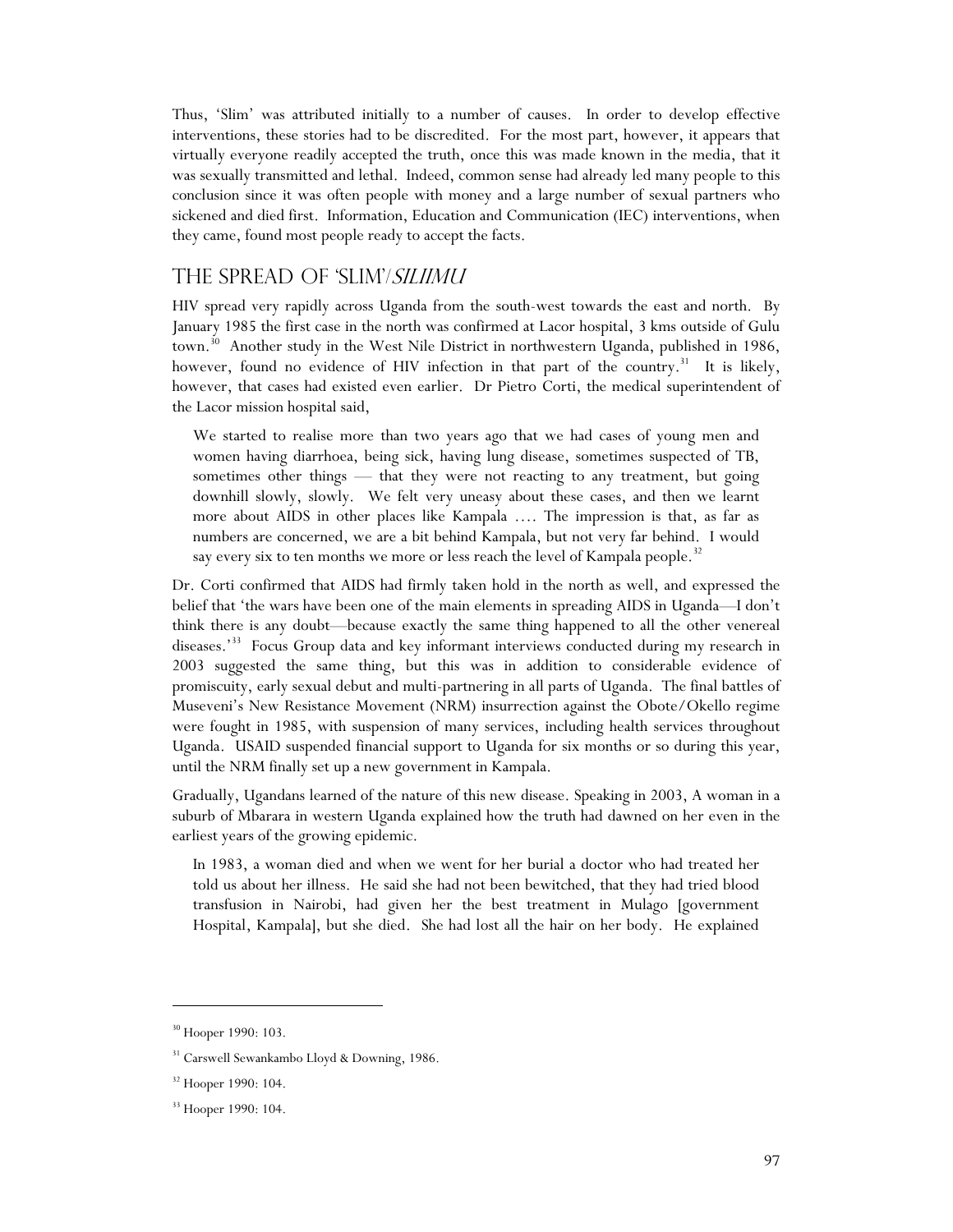that she had died of a disease called AIDS. He told us what each letter in this word stood for. Since 1983, we started burying AIDS victims.<sup>34</sup>

The speaker must have been in error about the exact date (1983) but she was speaking to us about her earliest knowledge of the disease. Knowledge of AIDS seems to have spread more slowly than the disease itself, but at least by the end of 1980s, it was no longer attributed to witchcraft or other causes. It came to be understood as a hetero-sexually transmitted disease that had no cure.

Public knowledge about AIDS was fostered tremendously, too, by poster campaigns that were direct and to the point. One, with the message 'love carefully' did not pull its punches about the consequences of failing to do so. Another poster of about the same era, late 1980s, urged Ugandans to consider the needs of their families, and to 'behave responsibly.'



**Figure 6.1. Love Carefully poster, circa 1988. This poster was displayed in the Uganda AIDS Commission offices in Mmengo, Uganda, in 2003. (Photograph by R. Thornton 2003.)** 

Against a backdrop of skulls and an emaciated man clearly dying of 'slim', the poster emphasised that a significant change is behaviour was necessary 'to avoid AIDS, the Global

<sup>34</sup> FGD: Igorora, Mbarara, female, 46-60 y.o.; 16 July 2003.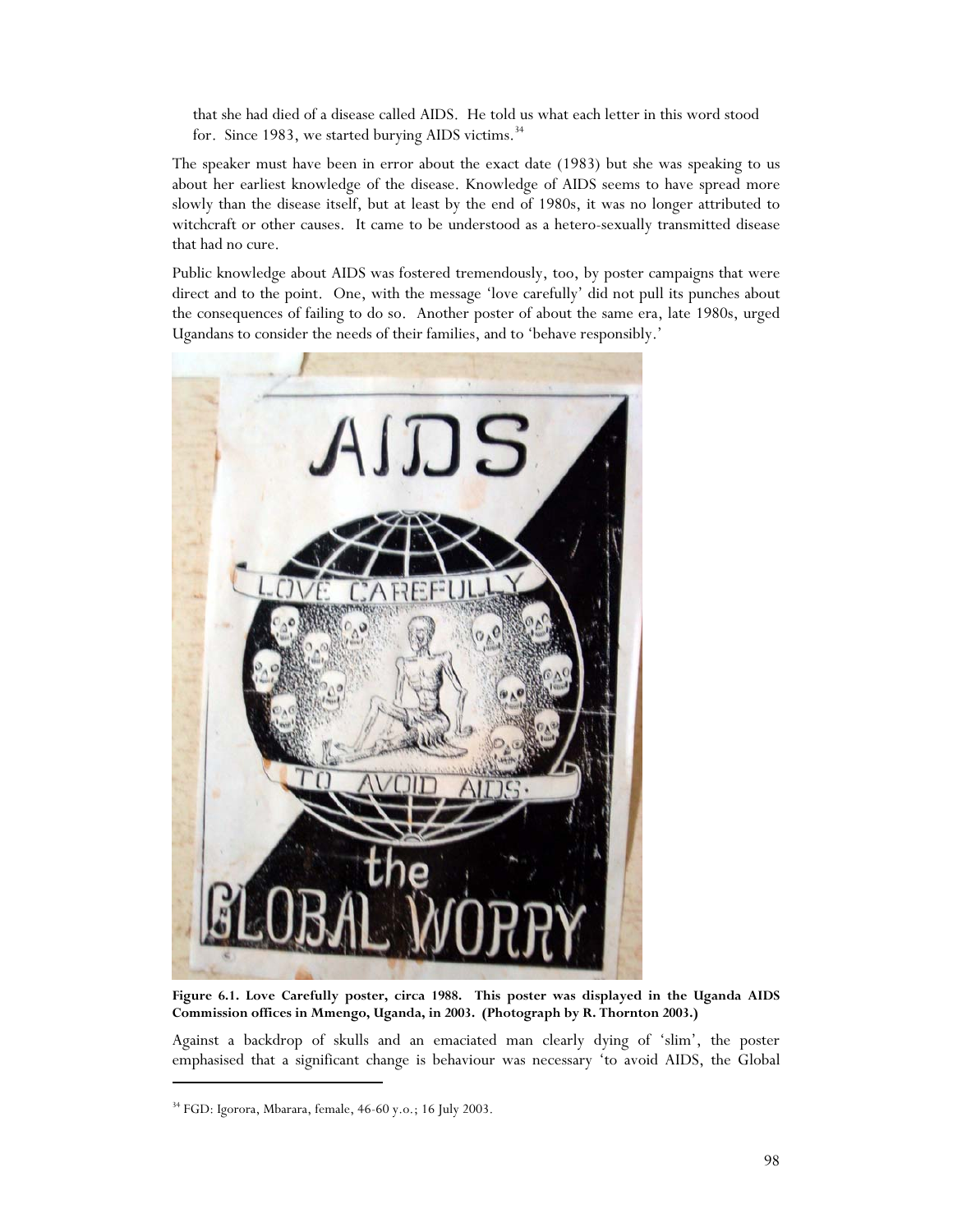Worry'. The 'Love responsibly' poster became well known across Uganda and the slogans of these posters were still remembered by people that we interviewed in 2003.



**Figure 6.2. 'Behave Responsibly To Avoid Getting ADIS' poster, circa 1989. This poster was displayed in the Uganda AIDS Commission offices in Mmengo, Uganda, in 2003. (Photograph by R. Thornton 2003.)** 

These posters were widely distributed to clinics and other public venues and most Ugandans would have seen them. The early posters, however, seem to have been mostly if not entirely in English. Since the messages were simple, and the pictures clear and to the point, most Ugandans would have been able to read them as they all are required to study English in school from the Primary level.

Munno continued to publish articles on the AIDS as did the new English Language newspaper New Vision that had been set up by Museveni as the government approved English language newspaper. At the beginning of 1989, *Munno* carried a report that indicated the extent of popular and government collaboration and cooperation in developing a response to the threat. On 23 January, for instance, a leading article carried the heading: 'The Gospel of AIDS is Spread Countrywide', and reported that

A campaign to fight AIDS that has affected over 180 countries worldwide has been taken up and it aims at spreading awareness countrywide. The task has been handed to political mobilisers countrywide who were first taught skills about the disease. The skills training is taking place at Lweza Training Conference Centre on Entebbe Road [a main road between Kampala and Entebbe, the administrative capital on the coast of Lake Victoria to the south]. … The political mobilisers were picked from all districts across the country, though some will arrive later. The Minister of State for Health, Honourable Ronald Bata, opened the conference. He said that, right now, everybody knows about the disease, which has become the major cause of death countrywide, and has claimed a lot of lives. He said that right now, all we need to do is to educate the masses about how they can avoid getting the disease and also to urge those already infected not to spread it, and be looked after with love.<sup>35</sup>

<sup>35</sup> *Munno* 23 Jan 1989, English translation of Luganda original.